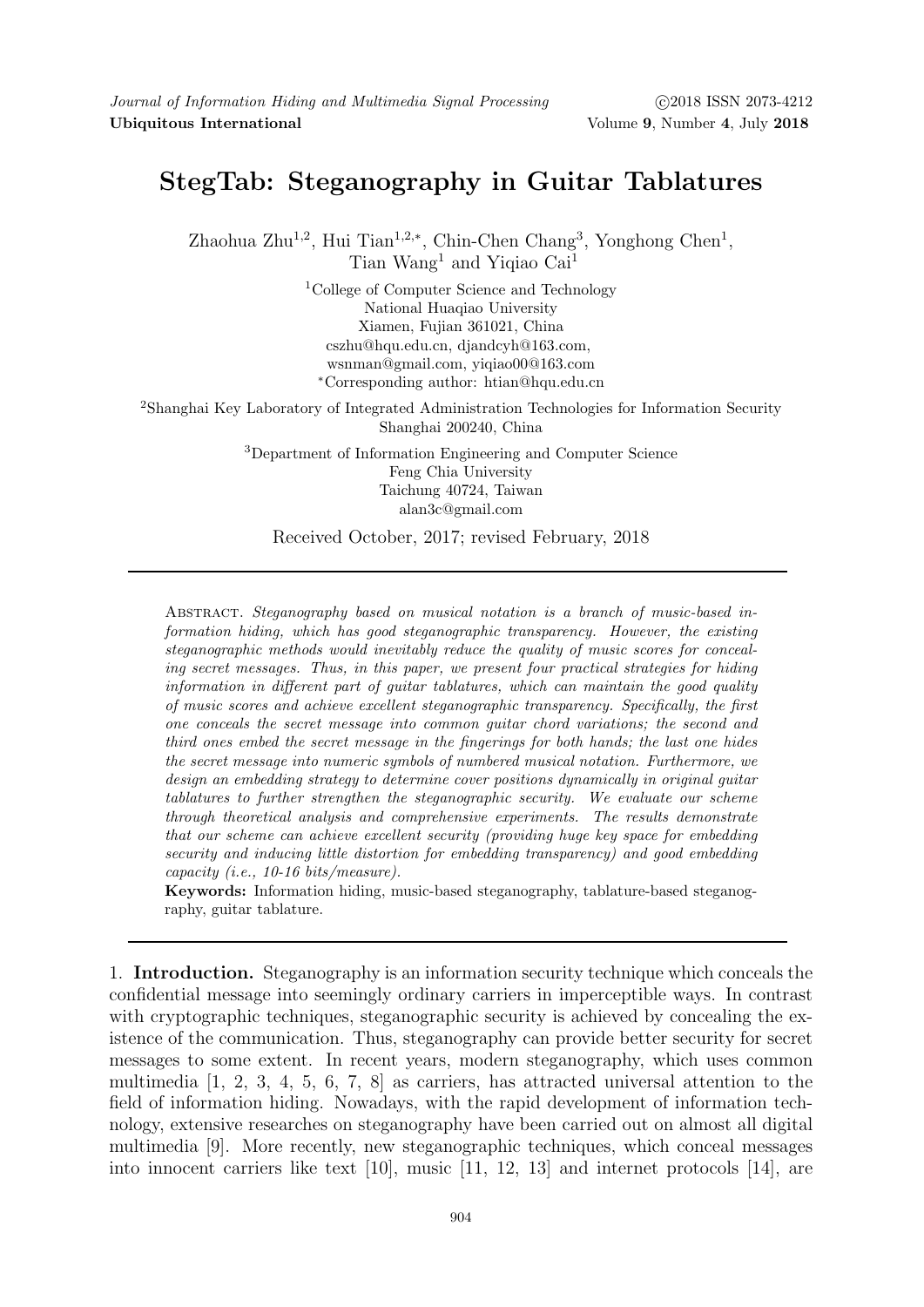popularly considered as one of the priority directions for the development of secret communication. This paper will focus on music steganography, which is an emerging hotspot in the information hiding field.

Music is a subjective art for people to express their mood, emotion, and feeling [15]. The criterion for evaluating music will be determined by subjective feedback of human sensation, and people may have different feelings for a piece of music [15]. In other words, redundancy in music is the part of the human sensory experience that judges whether music is pleased or not. In addition, universality and epidemic are also characteristics of the music. Therefore, music can be considered as a type of ideal carrier for steganography. Differing from the studies on audio steganography that embed secret messages into audio signals, the music steganography technique discussed within this paper aims to conceal secret messages into musical content.

Music steganography has a long history which can date back to the  $9<sup>th</sup>$  century, when there were music cryptograms in western music theorists to assign notes to letter names [16]. Generally, music encryption techniques can be classified under two categories, namely, 'Syllables to Solmization Name' and 'Letters to Note Name' [17]. The first method proposed by Josquin des Prez [17] considers the similarities between letter pronunciations and musical notes, while the second one used in Bach's music in the 17th century [18] considers the similarities between letter graphemes and musical notes. It is noteworthy to mention that Bach's work is the first one called the music steganography formally [18].

In the recent years, with the rapid development of computer technology, music steganography has been endowed with new connotations. As can be seen from the existing literature, modern steganographic techniques based on music can be classified into three categories. The first one uses musical notes as the carriers to conceal secret messages, or hide secret messages by modulating music pitches. Messiaen developed a new cipher for his organ work, which involved in musical pitches and notes duration [19]. Hutchinson [20] proposed a method which conceals secret messages into musical notes in different octaves. Although the first category can provide protection for secret messages to some extent, the steganographic music might sound weird when people played it [21]. The second category employs the command field as the carriers and embeds secret messages into redundant part of command codes in MIDI files. Adli et al. [11] provided three methods which can hide data into the MIDI container. Yamamoto et al. [12] proposed a Standard MIDI File steganography based on the fluctuation of duration. Szczypiorski [13] presented a new steganographic scheme for club music in MIDI format to embed secret data in music beat. This category includes little distortion for embedding trenchancy while maintaining good embedding rate. The third one uses characteristics of different digital score formats to conceal secret messages into a digital music score. Funk et al. [22] proposed a watermarking technique for scanned music scores, which achieves relatively large embedding capacity.

This paper seeks to present a novel steganographic scheme for Portable Document Format (PDF) guitar tablature, which essentially belongs to the third category of music steganography. Specifically, we first present four practical strategies for embedding secret messages in digital guitar tablatures, further, we design an embedding scheme to determine cover positions dynamically in original guitar tablatures to further strengthen the steganographic security. It has been demonstrated by experimental results that our scheme can achieve excellent security and good embedding capacity.

The rest of this paper is organized as follows. Section 2 introduces four elements for embedding secret messages in the guitar tablature, and Section 3 provides the corresponding embedding strategies for these elements. The process of the dynamic embedding scheme is described in Section 4, followed by the analysis and evaluation of the scheme and its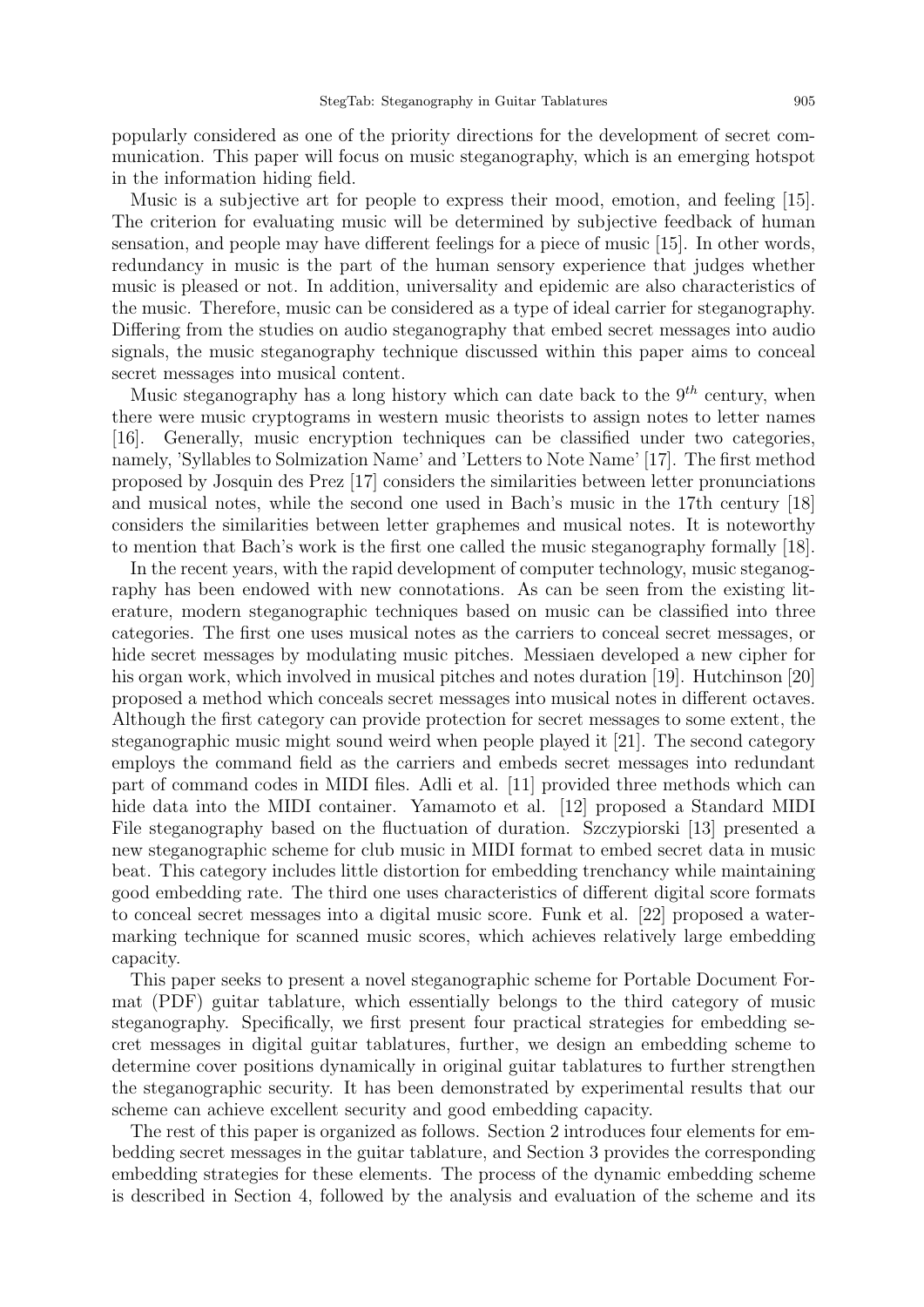experimental results that are shown in Section 5. Finally, concluding remarks are given in Section 6.

2. Background and Preliminaries. Tablature is a popular form of musical notation for stringed fretted instruments, which, along with the staff (also called standard notation), are two of the most common musical notations used in guitar music. Generally, the staff is based on the visual representation of musical sounds, and the tablature is based on a visual representation of the strings and numeric indicators for fret. Compared with the staff, tablature has many useful advantages, such as direct visual representation, fingering position determination and simple typewriter-font representation [23]. Moreover, tablature has a short learn curve, so the beginner does not have to know anything about reading other music notation to read tablature. Because of its simplicity, tablature has become increasingly widespread in recent years.

A basic guitar tablature consists of six equidistant horizontal lines representing the six strings of the guitar. Symbols in the guitar tablature indicate the finger positions and fingering skills. In addition to the basic tablature, there are generally two elements appearing in the tablature, namely, guitar chord diagram and numbered musical notation. The guitar chord diagram, which consists of six vertical lines representing the guitar chord and a number of horizontal lines representing the guitar fret, is responsible for the melodic content played by the left hand. The numbered notation uses the numeric symbols to imply the pitches of notes, and provides a regular reference point for guitar players to pinpoint locations within a musical composition [24]. The use of these auxiliary elements allows guitar players to learn how to play songs according to the guitar tablature easily.

The purpose of the tablature is designed to represent the playing techniques as intuitively as possible, so the guitar tablature does not have a particular standard for writing compared to the standard notation, and different sheet-music publishers adopt different conventions [23, 25]. According to this property, guitar tablature can be considered as an ideal carrier for steganography. In our study, we consider four elements for the embedding of secret messages, namely, guitar chord variation, chord diagram symbol, tablature symbol and numeric symbol. The supplementary details will be described below.



FIGURE 1. Position variations for A major chord [27]

2.1. Guitar Chord Variation. The guitar chord is a collection of three or more musical notes played simultaneously by guitar, which reflect the relationship between combinations of different pitches [26]. Each guitar chord has its own emotional character. Generally, a regular guitar chord in a standard guitar is comprised of no more than 6 notes. Unlike the piano, the guitar has the same notes on different strings, for example,  $C<sup>4</sup>$  can be played on five different guitar strings. Generally, guitarists often double notes within a guitar chord in order to increase the volume of sound [26]. Specifically, notes in the guitar chord can be doubled at identical pitches or in different octaves. In addition, as a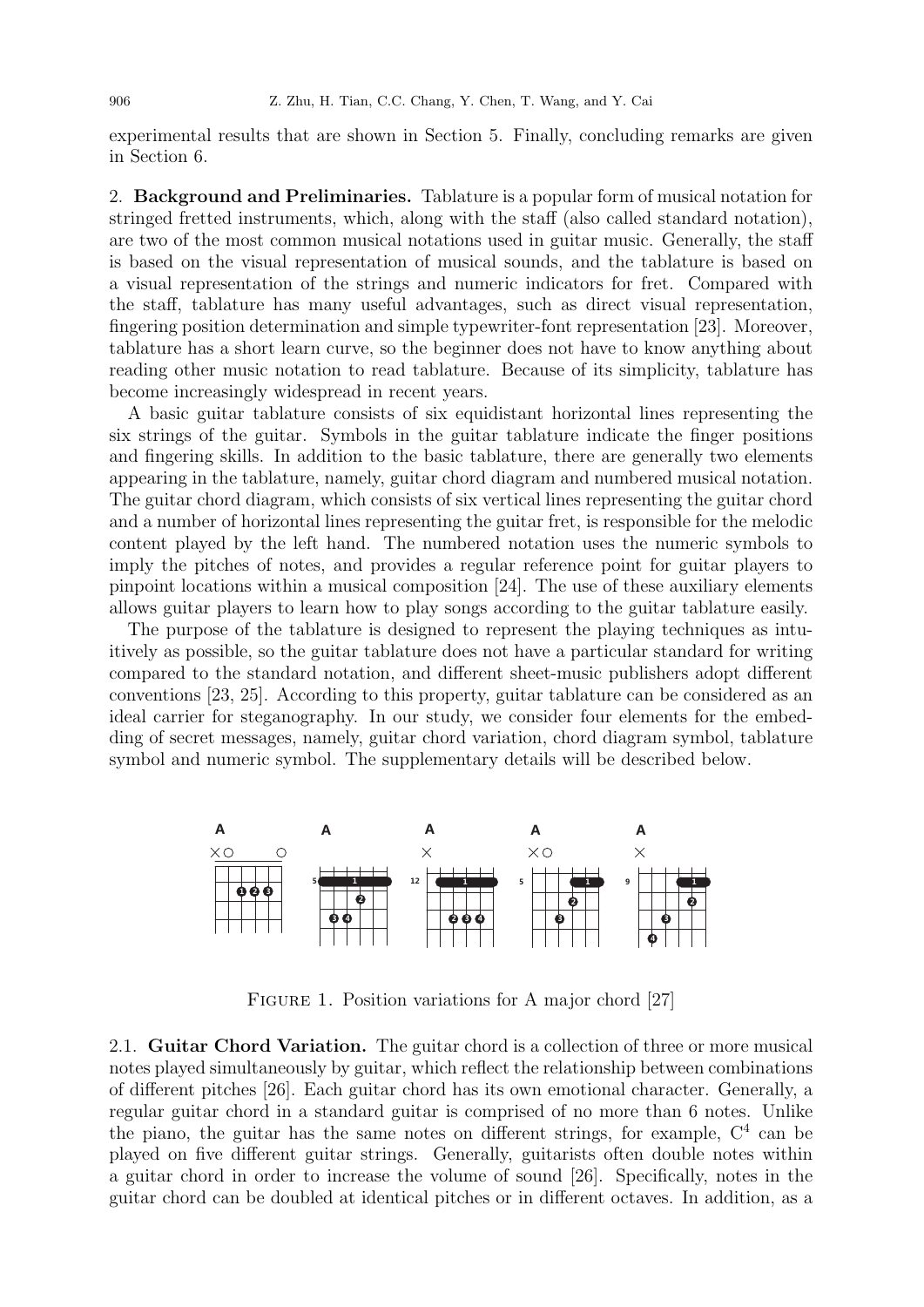result of this feature, a guitar chord can be played with the same notes in more than one place in guitar fretboard [26]. Fig.1 shows some variations for A Chord [27]. Guitarists can select different variations of chords in their music to provide similarities harmonic support for their music, so the change of the chord variation will not destroy the melodic and harmonic structure of music.



Figure 2. Chart for C major chord

2.2. Chord Diagram Symbol. The chord chart (also called chord diagram) is used to indicate the fingering of a particular guitar chord in the guitar fretboard. Generally, there are three commonly used diagram symbols in a chord chart, namely, black dot, o symbol and x symbol. Fig. 2 shows two normal types of charts for C Major Chord. The black dot on a vertical line and between the horizontal lines indicates the fingering of left hand, the o above the nut indicates a string that needs to be played openly, and the x above the nut indicates a string that is not used. In addition, the numbers inside the dots indicate the position of a particular finger on guitar fretboard. For a chord chart, there are visual redundancies that making the embedding of secret messages feasible. Specifically, the guitarist understands chords according to the position of the diagram symbol, so a slight change of the horizontal distance between diagram symbols will not affect the guitarist reading guitar chords.



Figure 3. Rhythm fingering in the guitar tablature (Scores are a part of the music  $^{\prime\prime}Cannon^{\prime\prime}$ 

2.3. Tablature Symbol. Fig. 3 shows two basic tablature symbols in a part of the guitar tablature: the x symbol denotes the strings to be plucked by the right hand, and the numeric symbol corresponds to fret on the fretboard when the string is played. These two symbols are quite frequently used to indicate basic playing skills. Additionally, other tablature symbols such as arrows, brackets, or other letters are used to indicate advanced fingering techniques. For example, the letter h indicates a Hammer-On and the letter p indicates a Pull-Off. In the guitar tablature, the horizontal axis represents the elapsed time from an arbitrary starting time. Thus, the vertically aligned symbols indicate notes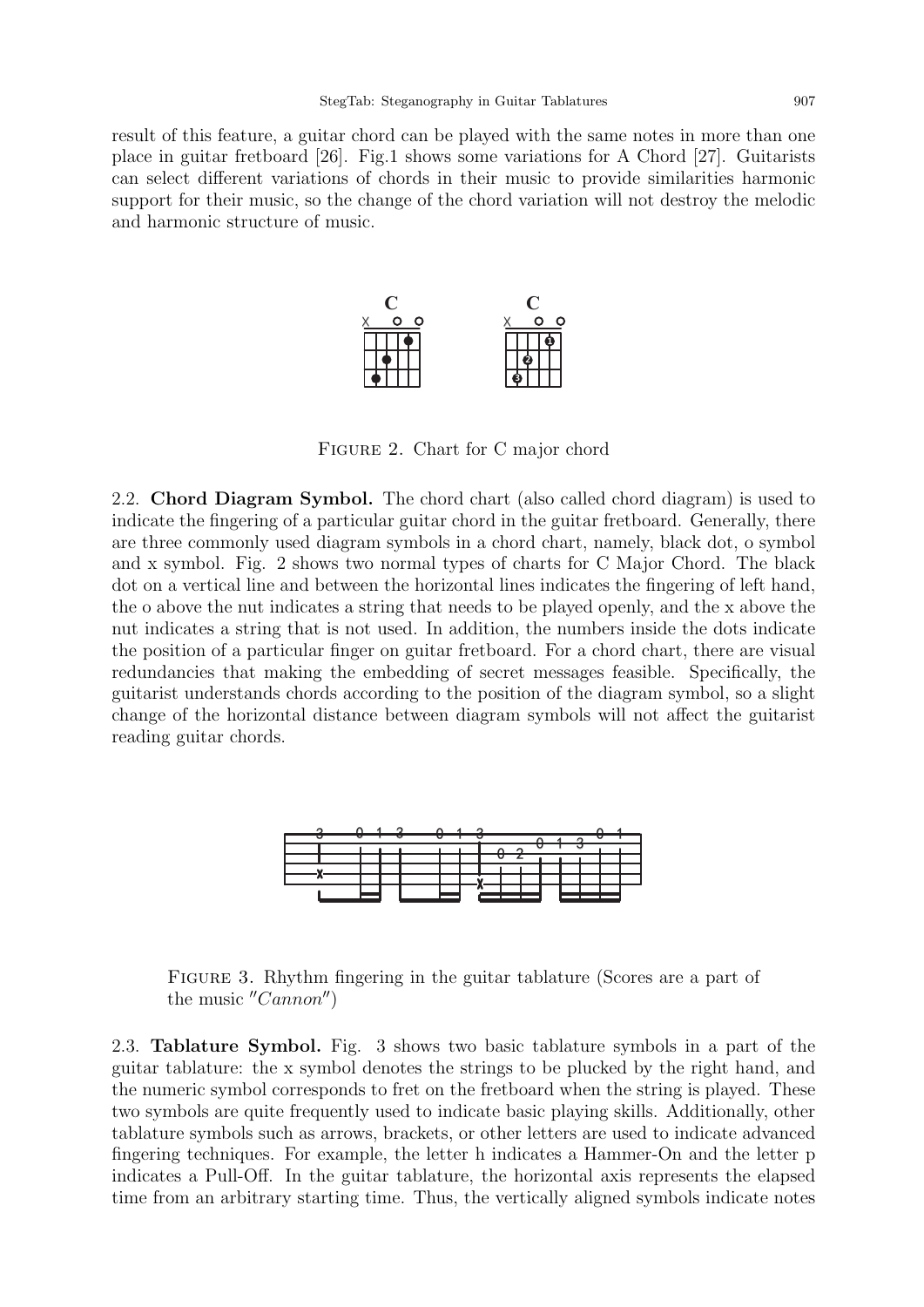that should be played simultaneously, and the horizontally aligned symbols indicate notes on time series. Although the horizontal axis represents times, the duration of the note will be determined not by the horizontal width, but by the type of the corresponding note. This feature makes it possible for guitarists to understand guitar tablatures correctly even if the horizontal distance between adjacent symbols is deliberately modified.

## 5 . 5 3 4 5 5 6 7 1 2 . . . . . . . . . . . .

Figure 4. Numeric symbols in the numbered musical notation (Scores are about a part of the music  $''Cannon'$ 

2.4. Numeric Symbol. The numbered musical notation is mainly composed of numeric symbols with dots and lines. Fig. 4 shows a part of the notation. In this notation, numbers 1 to 7 represent the scale degrees in a major scale, and dot above or below the musical note raises or lowers it to other octaves [28]. Horizontal lines below the note denote the duration of the note, specifically, the plain number represents a quarter note, each underline halves the note length, for example, one represents an eighth note, two represent a sixteenth note, and so on [28]. Like in the guitar tablature, the horizontal axis in the numbered notation also represents times. Thus, symbols in the numbered notation may have same visual characteristics as those in the guitar tablature.

3. Proposed Embedding Strategies. In this section, we design four practical strategies for hiding information in different part of guitar tablatures, which can maintain the good quality of music scores and achieve excellent steganographic transparency. Assume that in each strategy, the sender wants to embeds  $L<sub>M</sub>$  bits of secret messages  $M = \{m_i = 0 \text{ or } 1 \mid i = 1, 2, \ldots, L_M\}$  into the cover tablature;  $L_G$  is the number of measures in a tablature. In the remaining part of this section, we will describe the proposed four strategies in detail.



FIGURE 5. Embedding process of the strategy based on chord variation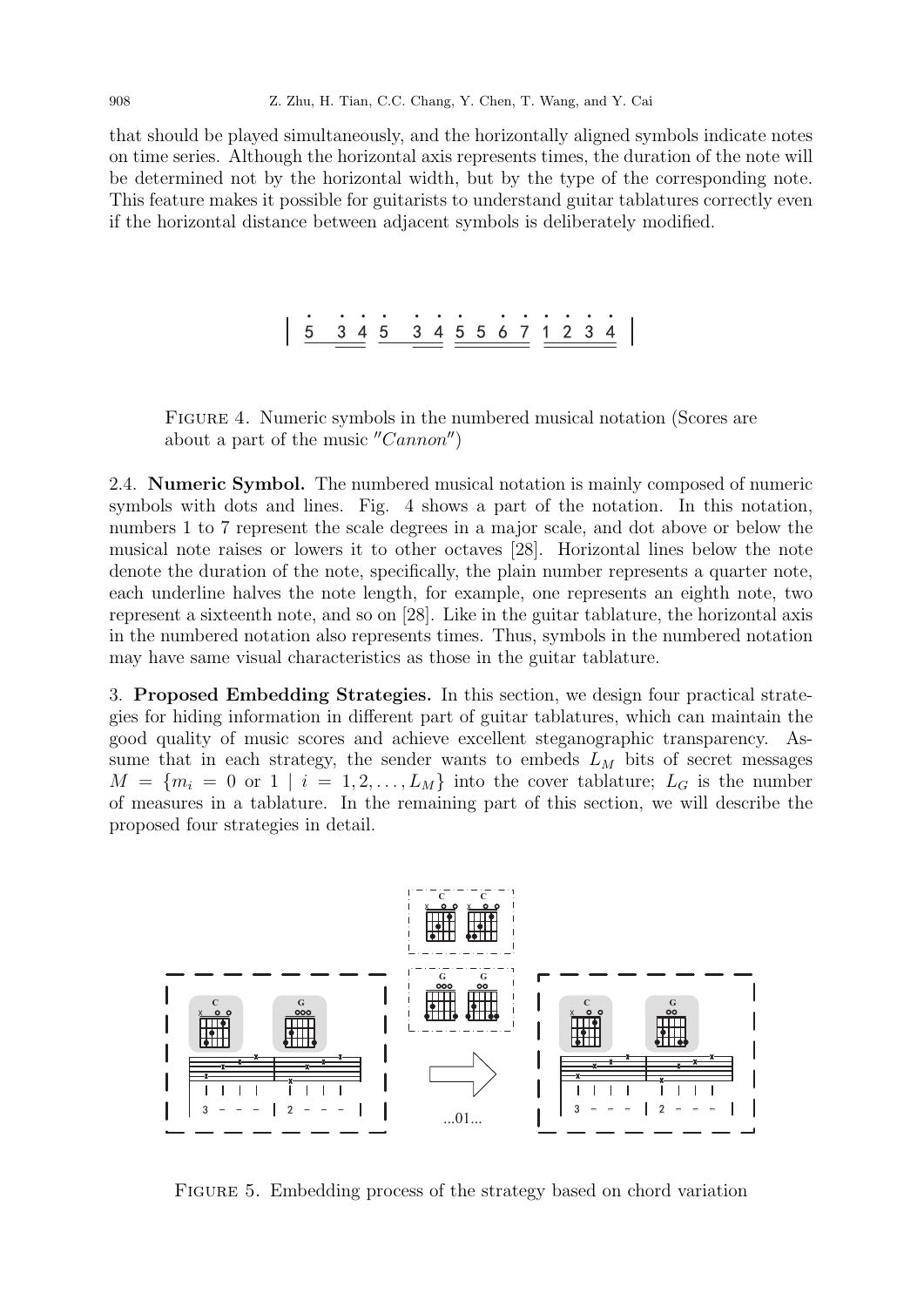3.1. Chord Variation Based Embedding Strategy. This strategy conceals secret data into guitar tablatures by modulating chord variations, which is illustrated in Fig.5. Let the chord variation sequence for the music be  $Z = \{z_1, z_2, \ldots, z_{L_G}\}\$ , where  $z_i$  is the  $i$ -th chord variation of the  $i$ -th measure in the guitar tablature; Let the chord progression for the music be  $A = \{ \mathfrak{A}_i \mid i = 1, 2, \ldots, L_G \}$ , where  $\mathfrak{A}_i = \{ a_{i,j} \mid j = 1, 2, \ldots, \alpha \}$ ,  $a_{i,j}$  is the j-th variation of the *i*-th chord, and  $\alpha \in \{2, 4, 8\}$  is the number of variations in  $\mathfrak{A}_i$ . Before embedding, M is divided into  $k_1$  parts, namely,  $M = \{\mathfrak{M}_1, \mathfrak{M}_2, \ldots, \mathfrak{M}_{k_1}\}\,$ , where  $\mathfrak{M}_i =$  ${\{\mathfrak{m}_{i,1}, \mathfrak{m}_{i,2}, \ldots, \mathfrak{m}_{i,l_z}\}, i = 1, 2, \ldots, k_1, k_1 = \lceil L_M / l_z \rceil, l_z = \log 2(\alpha), \mathfrak{m}_{i,j} = m_{((i-1)\times k_1)+j}},$  $j = 1, 2, \ldots, k_1, 0 < k_1 < L_G$ . For each chord variation  $z_i$ , the embedding process can be expressed as

$$
z'_{i} = \begin{cases} a_{i,s}, & i \leq k_1 \\ z_i, & i > k_1 \end{cases},
$$
 (1)

where  $z_i'$  is the steganographic chord variation of the *i*-th measure, *s* is the position index in  $\mathfrak{A}_i$ , which is calculated by the following expression:

$$
s = \sum_{j=1}^{l_z} 2^{l_z - j} \times \mathfrak{m}_{k_1, j}.
$$
 (2)

Accordingly, at the receiving part, secret messages can be calculated as

$$
\mathfrak{m}_{i,j} = (s - 2^{l_z} \times (1 - (\frac{1}{2})^{j-1})) \bmod 2, \quad i \le k_1, \ z'_i = a_{i,s}.
$$
 (3)

The corresponding capacity  $E_Z$  for this strategy is

$$
E_Z = L_G \times l_z = L_G \times \log 2(\alpha). \tag{4}
$$



FIGURE 6. Embedding process of the strategy based on chord diagram

3.2. Chord Diagram Based Embedding Strategy. Differing from the first strategy, this strategy embeds secret messages into guitar chord diagrams. Specifically, the horizontal distance between the specific diagram symbols (e.g. black dot, o symbol and x symbol), will be modulated by the secret message. Fig.6 illustrates the embedding processes of this strategy. Let the carrier sequence be  $D = {\mathfrak{D}_i \mid i = 1, 2, \ldots, L_G},$ where  $\mathfrak{D}_i = \{d_{i,j} \mid j = 1, 2, \ldots, \beta\}, d_{i,j}$  is the abscissa of the j-th chord diagram symbol in the *i*-th chord chart,  $\beta = 6$  is the number of available chord diagram symbols in a chord chart. Before the embedding process, M is divided into  $k_2$  parts, namely,  $M =$  ${\mathfrak{M}}_1, {\mathfrak{M}}_2, \ldots, {\mathfrak{M}}_{k_2}$ , where  ${\mathfrak{M}}_i = {\{\mathfrak{m}}_{i,1}, \mathfrak{m}_{i,2}, \ldots, \mathfrak{m}_{i,l_d}\}, i = 1, 2, \ldots, k_2, k_2 = \lceil L_M / l_d \rceil$ ,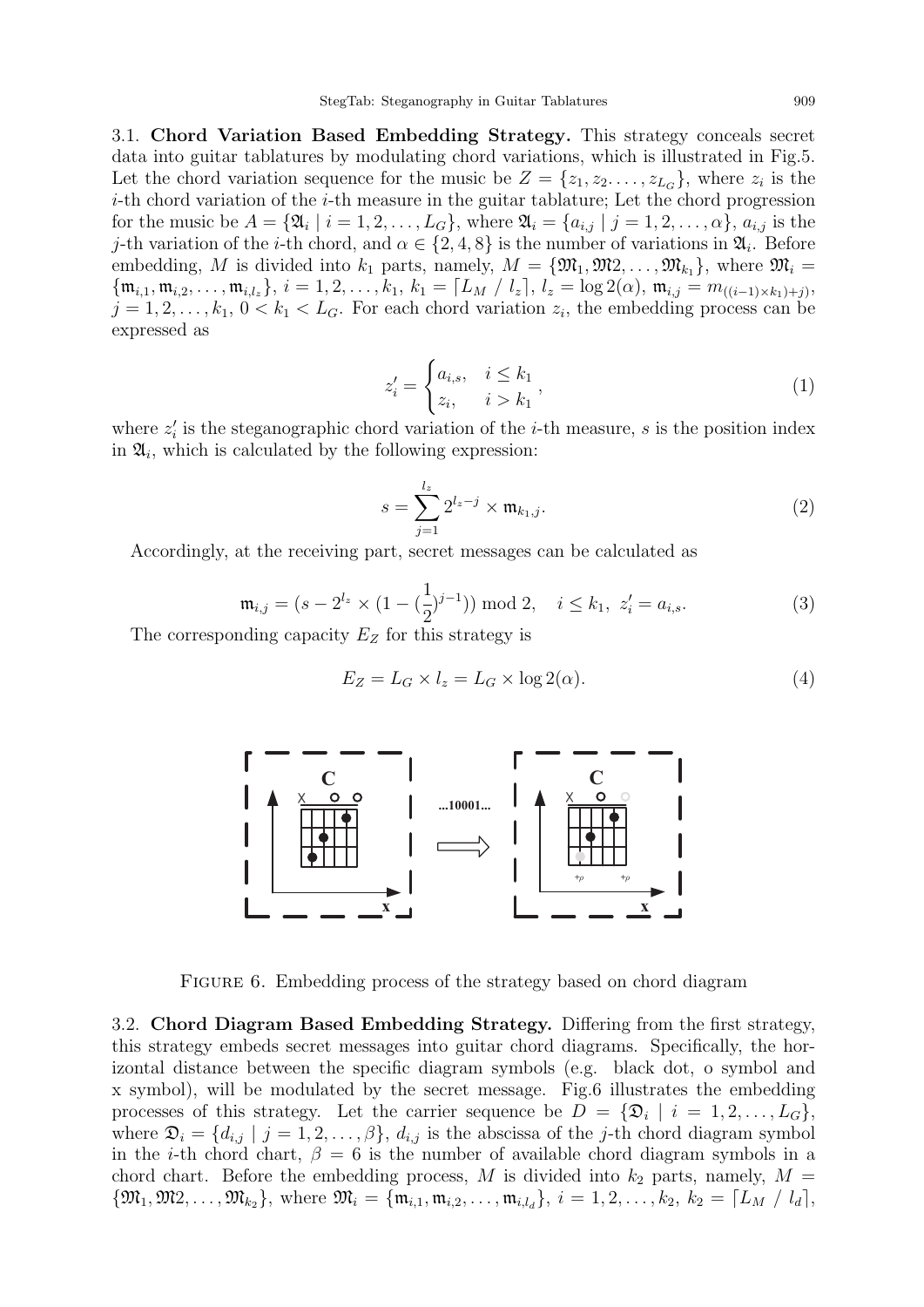910 Z. Zhu, H. Tian, C.C. Chang, Y. Chen, T. Wang, and Y. Cai

 $l_d = \beta - 1$ ,  $\mathfrak{m}_{i,j} = m_{((i-1)\times k_2)+j}, j = 1, 2, ..., k_2, 0 < k_2 < L_G$ . Assume that the steganographic carrier sequence is  $D' = {\mathfrak D}_i' | i = 1, 2, \ldots, L_G$ , and  ${\mathfrak D}_i' = {d'_{i,j} | j = 1, 2, \ldots, \beta}.$ The embedding process can be described as

$$
d'_{i,j} = \begin{cases} d_{i,1} + p \times (j-1) + \mathfrak{m}_{i,j-1} \times \rho, & i \leq k_2, j \neq 1 \\ d_{i,j}, & i > k_2 \text{ or } j = 1 \end{cases}
$$
(5)

where p is the horizontal distance between the adjacent diagram symbols, and  $\rho$  represents the offset parameter, which is used to control the offset value for the diagram symbols.

The extracting process can be performed as

$$
\mathfrak{m}_{i,j} = \frac{d'_{i,j+1} - d'_{i,1} - p \times j}{\rho}, \quad i \le k_2.
$$
 (6)

Further, the maximum capacity of this strategy  $E_D$  can be calculated as

$$
E_D = L_G \times (\beta - 1). \tag{7}
$$



FIGURE 7. Embedding process of the strategy based on tablature

3.3. Tablature Based Embedding Strategy. In this part, we design a new embedding strategy to embed secret messages into tablature symbols, and perform the abscissa of x symbol in rhythm fingering as the carrier. Fig.7 shows the embedding processes of this strategy. In the experimental tablatures, each measure has the same number of x symbol except for the last measure. Let the carrier group be  $T = \{\mathfrak{T}_i \mid i = 1, 2, \ldots, L_G - 1\}$ , where  $\mathfrak{T}_i = \{t_{i,j} \mid j = 1, 2, \ldots, \gamma\}, t_{i,j}$  is the abscissa of the j-th tablature symbol in the i-th measure, and  $\gamma$  is the number of x symbols in  $\mathfrak{T}_i$ . Prior to the embedding process, divide M into  $k_3$  parts, namely,  $M = \{\mathfrak{M}_1, \mathfrak{M}_2, \ldots, \mathfrak{M}_{k_3}\},\$  where  $\mathfrak{M}_i = \{\mathfrak{m}_{i,1}, \mathfrak{m}_{i,2}, \ldots, \mathfrak{m}_{i,l_t}\},\$  $i = 1, 2, \ldots, k_3, k_3 = \lceil L_M / l_t \rceil, l_t = \gamma, \mathfrak{m}_{i,j} = m_{((i-1)\times k_3)+j)}, j = 1, 2, \ldots, k_3, 0 < k_3 <$  $L_G - 1$ . Assume that  $T' = {\mathfrak{T}'_i \mid i = 1, 2, ..., L_G - 1}$  is steganographic object and  $\mathfrak{T}'_i = \{t'_{i,j} \mid j = 1, 2, \ldots, \gamma\}, t'_{i,j}$  can be calculated as follows:

$$
t'_{i,j} = \begin{cases} t_{i,1} + \sigma \times (1 + (-2) \times \mathfrak{m}_{i,j}), & i \leq k_3 \\ t_{i,j}, & i > k_3 \end{cases}
$$
 (8)

where  $\sigma$  denotes the offset for the tablature symbol.

The extracting process can be calculated as

$$
\mathfrak{m}_{i,j} = \frac{1}{2} - \frac{t'_{i,j} - t_{i,j}}{2\sigma}, \quad i \le k_3.
$$
 (9)

This strategy can embed  $E_T$  bits into a guitar tablature, which is calculated as

$$
E_T = (L_G - 1) \times \gamma. \tag{10}
$$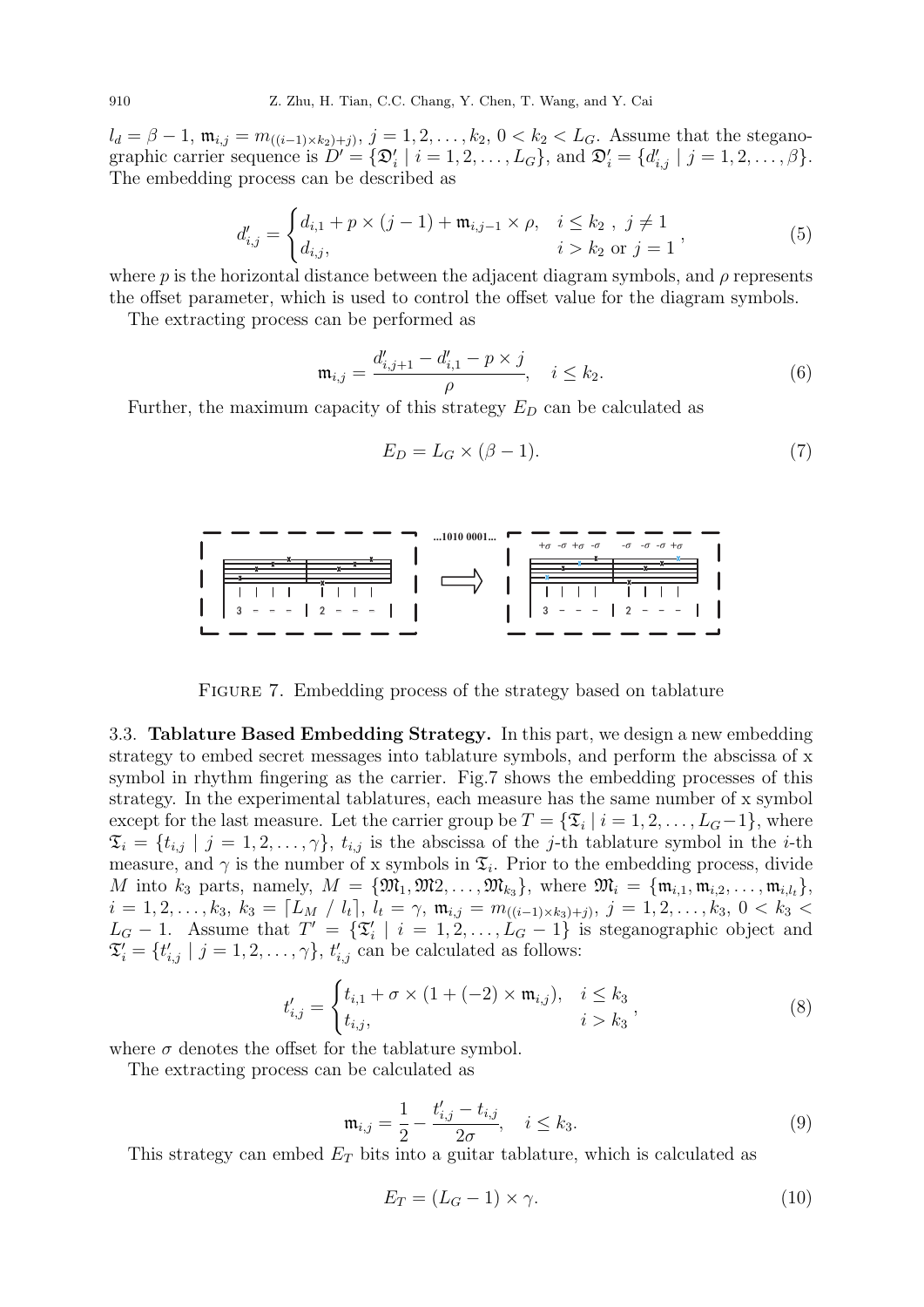

Figure 8. Embedding process of the strategy based on numbered notation

3.4. Numbered Notation Based Embedding Strategy. The last strategy conceals secret messages into specific numeric symbols in numbered musical notations. Fig. 8 shows the embedding process of this strategy. Let the carrier group be  $S = \{ \mathfrak{S}_i \mid i = 1 \}$  $1, 2, \ldots, L_G$ , where  $\mathfrak{S}_i = \{s_{i,j} \mid j = 1, 2, \ldots, \delta\}$ ,  $s_{i,j}$  is the abscissa of the first note in the j-th beat of the *i*-th measure,  $\delta$  is the number of beats in a musical measure. Before the embedding phrase, M is divided into  $k_4$  parts, namely,  $M = \{ \mathfrak{M}_1, \mathfrak{M}_2, \ldots, \mathfrak{M}_{k_4} \}$ , where  $\mathfrak{M}_i = \{ \mathfrak{m}_{i,1}, \mathfrak{m}_{i,2}, \ldots, \mathfrak{m}_{i,l_s} \}, \, i = 1,2,\ldots, k_4, \, k_4 = \lceil L_M \; / \; l_s \rceil, \, l_s = \delta, \, \mathfrak{m}_{i,j} = m_{((i-1) \times k_4) + j)},$  $j = 1, 2, \ldots, k_4, 0 < k_4 < L_G$ . Assume that the steganographic object is  $S' = \{ \mathfrak{S}'_i \mid i = 1, 2, \ldots, k_4, 0 \leq k_4 < L_G \}$ .  $1, 2, \ldots, L_G$ ,  $\mathfrak{S}'_i = \{s'_{i,j} \mid j = 1, 2, \ldots, \delta\}$ , the embedding process can be stated as

$$
s'_{i,j} = \begin{cases} s_{i,j} + \varsigma \times \mathfrak{m}_{i,j}, & i \leq k_4 \\ s_{i,j}, & i > k_4 \end{cases},
$$
(11)

where  $\varsigma$  is the offset value for each numeric symbol.

Accordingly, the receiver can extract the secret part  $\mathfrak{m}_{i,j}$  from the steganographic symbol  $s'_{i,j}$  as

$$
\mathfrak{m}_{i,j} = \frac{s'_{i,j} - s_{i,j}}{\varsigma}, \quad i \le k_4. \tag{12}
$$

The capacity of this strategy  $E<sub>S</sub>$  can be determined as

$$
E_S = L_G \times \delta. \tag{13}
$$

4. A Dynamic Embedding Scheme. As mentioned above, four embedding strategies, chord variation based embedding strategy, diagram symbol based embedding strategy, tablature based embedding strategy and numbered based embedding strategy, were introduced in Section 3. In this section, we design a dynamic steganographic scheme, based on the aforementioned embedding strategies. Fig. 9 shows the overview of our scheme. To facilitate the embedding process, we choose the first  $L_G - 1$  measure in cover tablatures to hide secret messages.

Assume that the sender wants to send  $L_M$  bits of secret messages  $M = \{m_i =$ 0 or 1 | i = 1, 2, ...,  $L_M$ } to receiver by concealing them into a guitar tablature Λ. Let the carrier group in a guitar tablature be  $U = {\mathfrak{U}_i \mid i = 1, 2, \ldots, L_G - 1}$ , where  $\mathfrak{U}_i = \{z_i, \mathfrak{D}_i, \mathfrak{T}_i, \mathfrak{S}_i\}, L_{\mathfrak{U}_i} = |\mathfrak{U}_i| = 4$ ,  $u_{i,j}$  is the j-th element of the *i*-th measure, and  $L_G$ is the number of measures in  $\Lambda$ . The embedding process can be conducted as follows:

Step 1: Let the capacity sequence be  $V = \{v_i \mid i = 1, 2, \ldots, L_{\mathfrak{U}_i}\}\$ , where  $v_i$  indicates the embedding capacity of the above mentioned embedding strategies in a musical measure. Calculate  $v_i$  as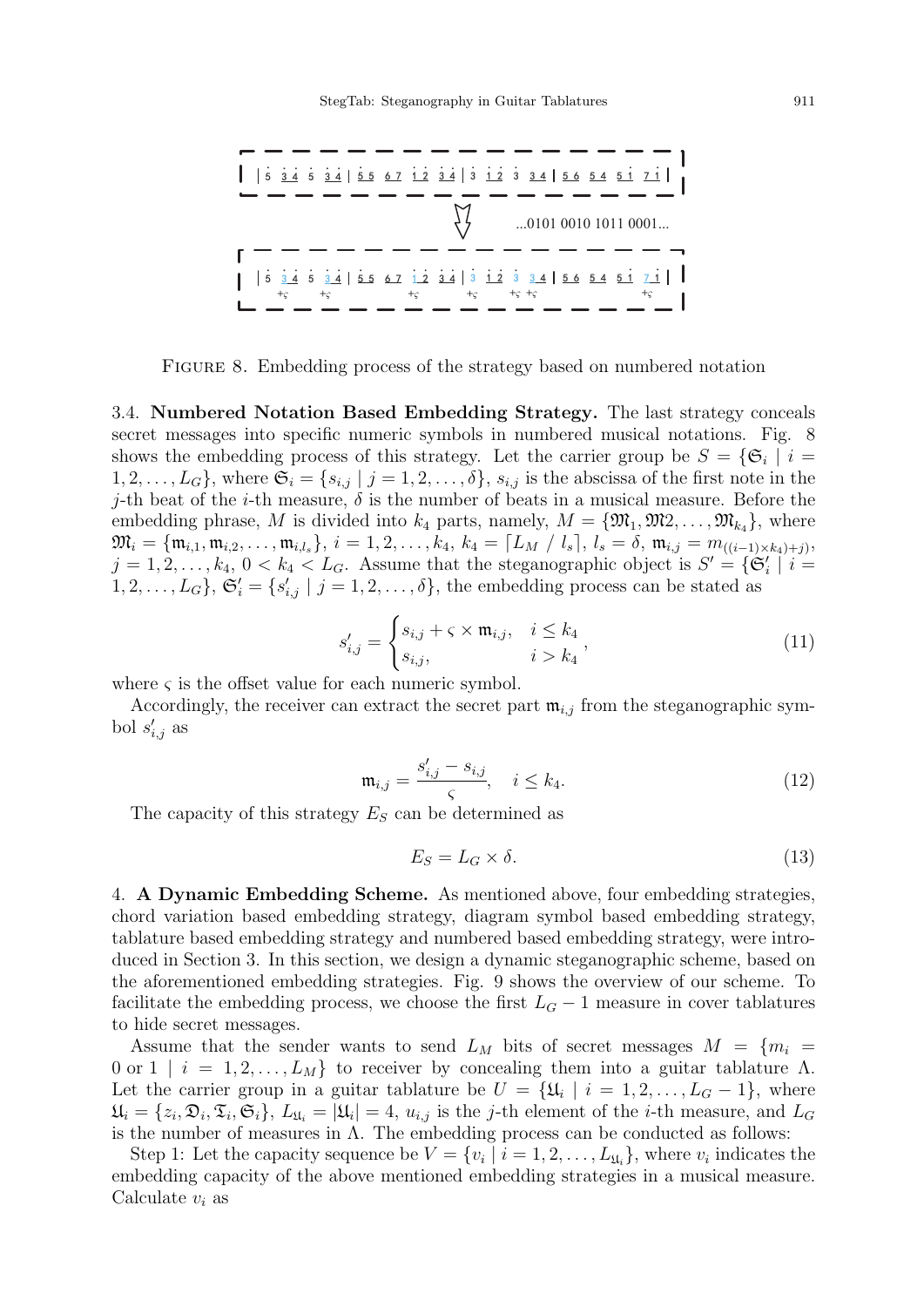

FIGURE 9. Overview of StegTab (Scores are a part of the music "Cannon")

$$
v_{i} = \begin{cases} \frac{E_{Z}}{L_{G}}, & i = 1\\ \frac{E_{D}}{L_{G}}, & i = 2\\ \frac{E_{T}}{L_{G} - 1}, & i = 3\\ \frac{E_{S}}{L_{G}}, & i = 4 \end{cases}
$$
(14)

where  $E_Z$ ,  $E_D$ ,  $E_T$ , and  $E_S$  respectively represent the maximum capacity for the corresponding embedding strategies.

Step 2: Divide M into r parts, denoted by  $M = \{M_i \mid i = 1, 2, ..., r\}$ , where  $M_i =$  $\{\mathfrak{M}_{i,j} \mid j = 1, 2, \ldots, L_{\mathfrak{U}}\}, \mathfrak{M}_{i,j} = \{\mathfrak{m}_{i,j,k} \mid k = 1, 2, \ldots, v_j\}, r = \lceil L_M / \sum_{i=1}^{L_{\mathfrak{U}_i}} v_i \rceil$ . Note that r should be not more than  $L_G - 1$  so that all the secret bits can be embedded. That is, the maximum capacity is  $E_U = (L_G - 1) \times \sum_{i=1}^{L_{\mathfrak{U}_i}} v_i = ((L_G - 1)/L_G) \times (E_Z + E_D + E_S) + E_T$ . Then, go to Step 3.

Step 3: Produce a binary sequence  $W = \{ \mathfrak{W}_i \mid i = 1, 2, \ldots, L_G - 1 \}$  for the carrier group randomly using  $key_1$ , where  $\mathfrak{W}_i = \{w_{i,j} \mid w_{i,j} = 0 \text{ or } 1, j = 1, 2, \ldots, L_{\mathfrak{U}_i}\}, 1 \leq i \leq L_G - 1$ ,  $\sum_{j=1}^{L_G-1} w_{i,j} = r$ . Assume the steganographic carrier is  $U' = {\mathfrak{U}'_i \mid i = 1, 2, \ldots, L_G-1},$ and  $\mathfrak{U}'_i = \{u'_{i,j} \mid j = 1, 2, \ldots, L_{\mathfrak{U}_i}\}\$ , the steganographic object  $u'_{i,j}$  can be determined by

$$
u'_{i,j} = \begin{cases} (1 - w_{i,j}) \times \phi_{i,j} + w_{i,j} \times u_{i,j}, & i \leq r \\ u_{i,j}, & i > r \end{cases}
$$
 (15)

$$
\phi_{i,j} = \begin{cases} z_i \oplus \mathfrak{M}_{o,j}, & j = 1 \\ \mathfrak{D}_i \oplus \mathfrak{M}_{o,j}, & j = 2 \\ \mathfrak{T}_i \oplus \mathfrak{M}_{o,j}, & j = 3 \\ \mathfrak{S}_i \oplus \mathfrak{M}_{o,j}, & j = 4 \end{cases}
$$
(16)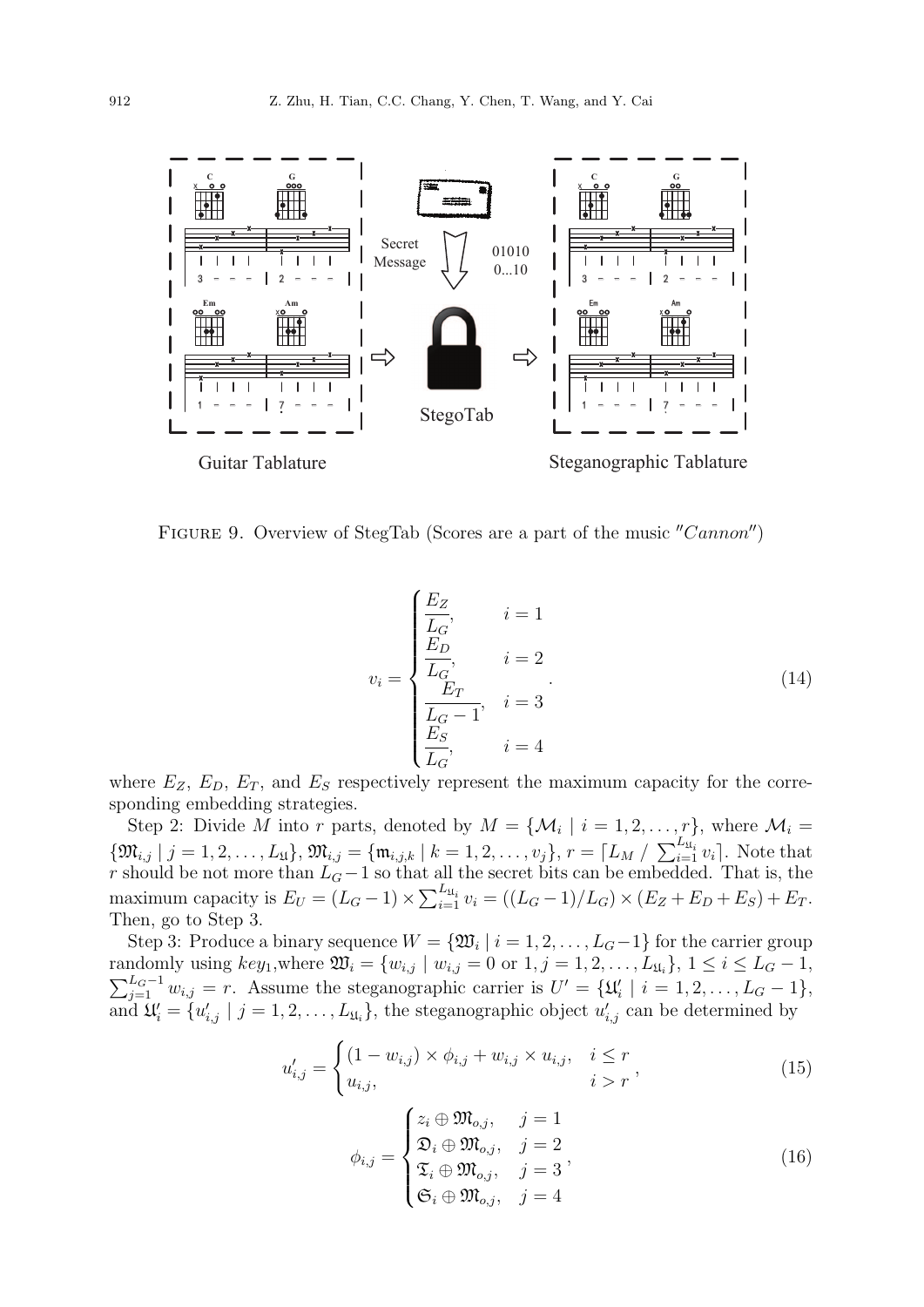StegTab: Steganography in Guitar Tablatures 913

$$
o = \sum_{k=1}^{i} w_{k,j}.
$$
 (17)

where  $\oplus$  is the embedding operation. For example,  $z_i \oplus \mathfrak{M}_{i,j}$  means to embed the secret message part  $\mathfrak{M}_{i,j}$  into its corresponding part  $z_i$  in the guitar tablature.

The extracting process is simple. The receiver first obtains  $V$  from the steganographic guitar tablature, and then generates the random binary sequence W with the shard  $key_1$ . For the vector  $W$ , the secret part of the secret message can be calculated by the following expression:

$$
\mathfrak{M}_{o,j} = \begin{cases} \otimes z'_i, & j = 1, w_{o,j} = 1 \\ \otimes \mathfrak{D}'_i, & j = 2, w_{o,j} = 1 \\ \otimes \mathfrak{T}'_i, & j = 3, w_{o,j} = 1 \\ \otimes \mathfrak{S}'_i, & j = 4, w_{o,j} = 1 \end{cases}
$$
(18)

where ⊗ represent the extracting operation from the steganographic part to the secret message.

According to the dynamic steganographic strategy, this scheme can achieve excellent security. The key space for the secret messages in this scheme can be calculated by

$$
S_{key} = 2^{4 \times (L_G - 1)} \times 2^{L_M}.
$$
\n
$$
(19)
$$

For example, assume that a guitar tablature with 20 measures is used to embed secret messages at the rate of 10 bits per measure. According to Eq. (19), the key space would be  $2^{4\times19} \times 2^{190} = 2^{266}$ , an astronomical number, which, thereby, cannot be broken in a limited time. Note that the key space would be much larger than  $2^{266}$ , since there are often more measures in a practical guitar tablature and larger embedding capacities for each measure.

5. Experimental Analysis. In our experiments, the secret messages are randomly produced during the embedding procedure, and the experimental guitar tablatures are generated by the musical content which is collected from the Internet. Our scheme embeds secret messages in original guitar tablatures with  $\alpha = 2$ , and  $\rho = \sigma = \varsigma = 0.1$ . To evaluate the performance of our scheme, we show comprehensive results from different experiments.

5.1. Visual analysis of tablature. Figs. 10, 11 and 12 show different types of guitar tablatures for 3 pieces of music. Tablatures (c) in these figures are steganographic tablatures generated by the steganographic operations, and the others are normal tablatures downloaded directly from the Internet [29]. It can be observed that there are not the particular rules about writing a guitar tablature for a piece of music, and the experimental tablatures are similar to those downloaded from the Internet. All these tablatures can be easily understood by a beginner. In addition, we can learn that the same melody can be played in different keys, and accordingly played over different chords. The results show that our method can achieve high imperceptibility.

5.2. Auditory analysis of experimental music. In order to evaluate the steganographic transparency of our scheme, we conduct an ABX test for experimental guitar tablatures. We create a test set of ten guitar tablatures and their corresponding ten pieces of MIDI music. In this test set, half of the tablatures are the original ones while the others are steganographic ones. We invite thirty people (include ten guitar lovers,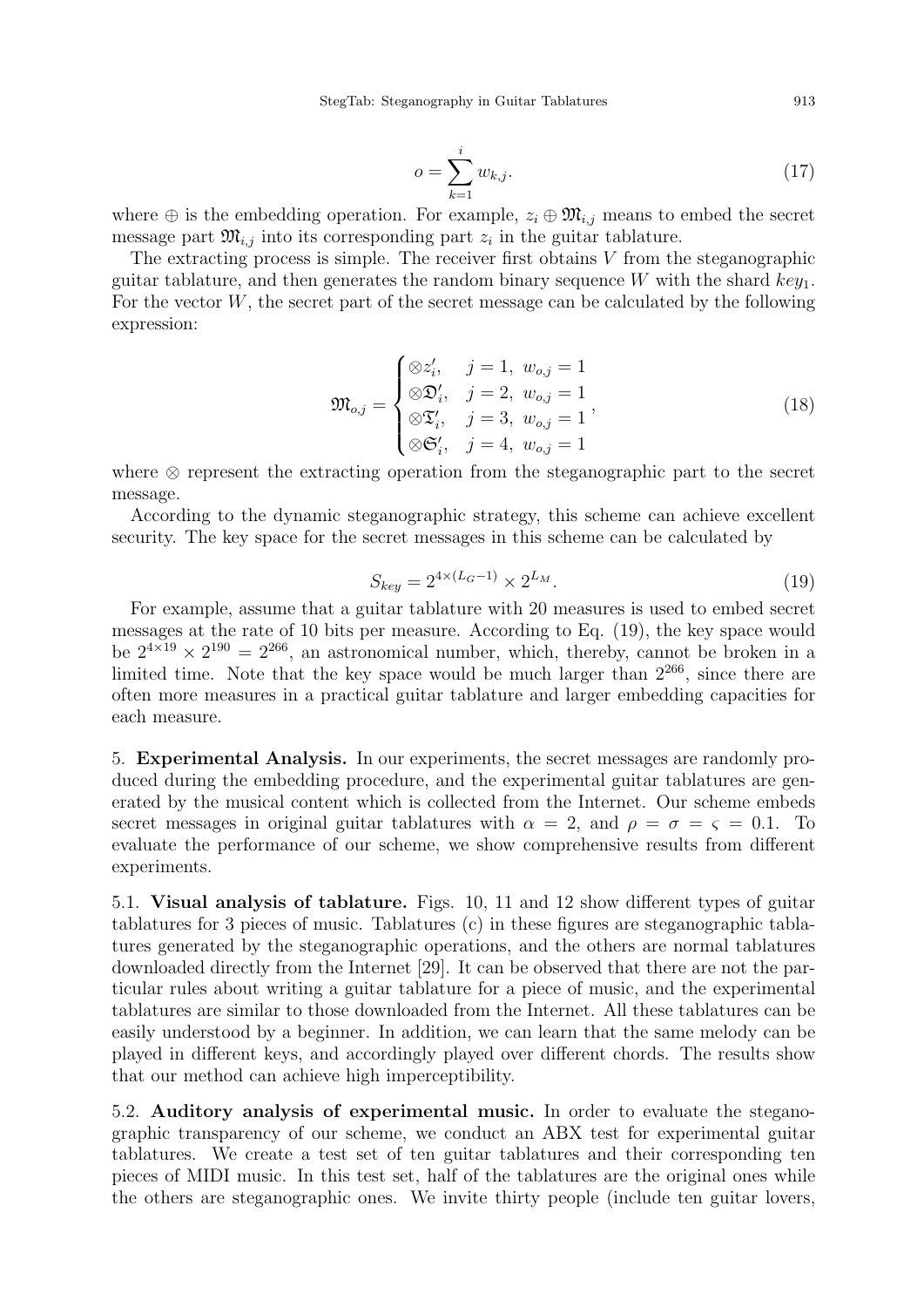

FIGURE 10. Tablatures for a part of the music "Canon"



FIGURE 11. Tablatures for a part of the music "Red River Valley"



FIGURE 12. Tablatures for a part of the music "Season Songs"

ten professionals, and ten participators) to identify the category of experimental tablatures. Table I shows the result of the ABX test, from which, we can learn that in all the experimenters all the participators cannot distinguish the original and steganographic samples accurately. Although the guitar lovers know how to read guitar tablatures, they cannot accurately distinguish between the original and steganographic tablatures too. In summary, the experimental results demonstrate that our scheme can achieve relatively good steganographic transparency.

Table 1. Results of ABX tests

|               | Accuracy |
|---------------|----------|
| Participators | 49%      |
| Professionals | 49\%     |
| Cuitar Lovers | 60%      |

5.3. Capacity Analysis. Fig. 13 shows the hiding capacity of the experimental samples at the embedding rates from 10% to 100%, from which it is evident that, for each sample, the actual hiding capacity is nearly the same as the theoretical ones. Further, our scheme can embed nearly 13 bits in a musical measure. The maximum capacity of experimental guitar tablatures is 15.9 bits/measure and the minimum capacity is 10.4 bits/measure. Moreover, the capacity of our scheme can be further improved if we use smaller intervals to conceal secret messages in the adjacent tablature symbols.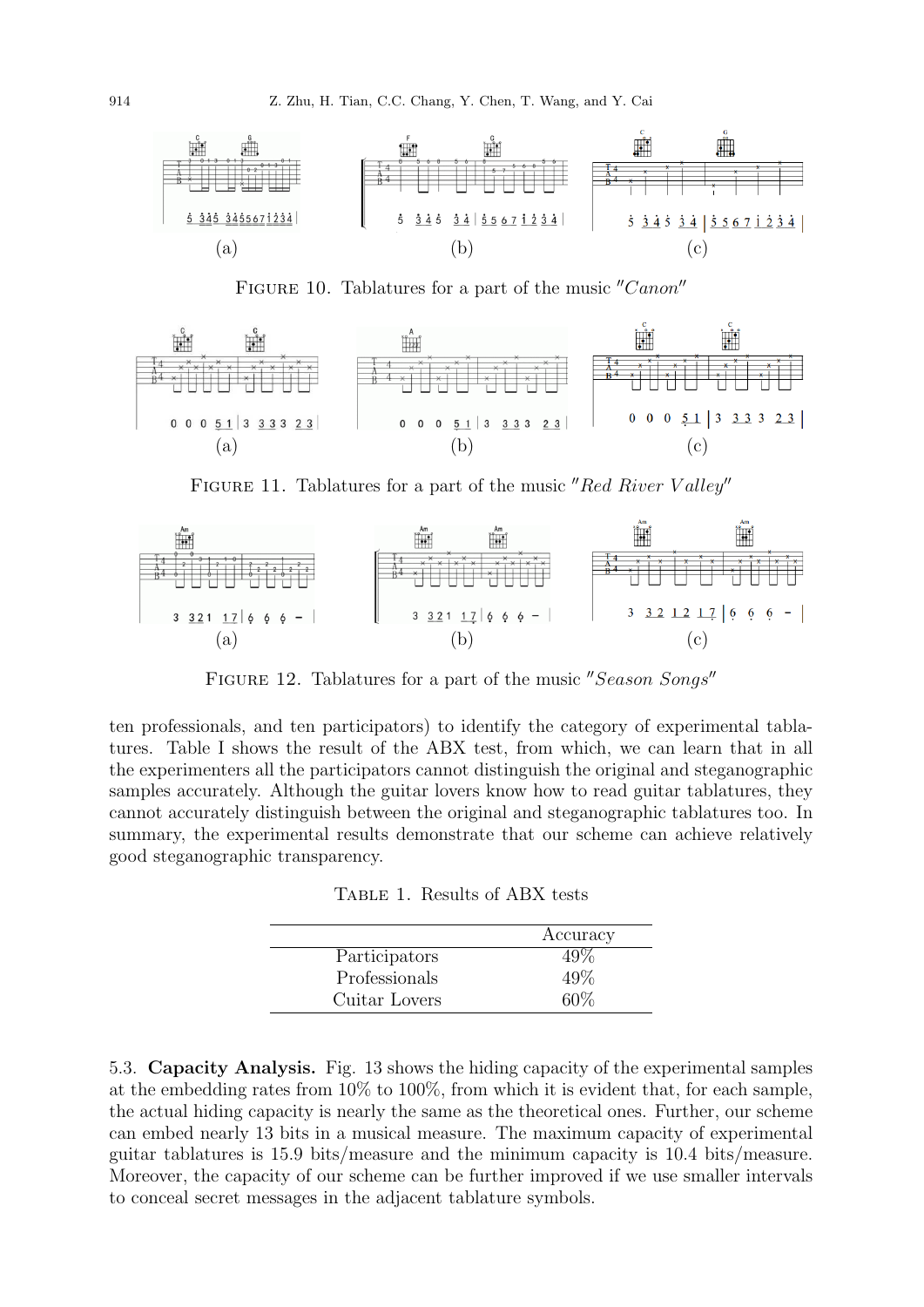

FIGURE 13. Hiding capacity of experimental samples with different embedding rates

6. Conclusion. Music steganography is the art and science of hiding secret messages in the music, which, in recent years, has attracted increasing attention. Up to now, many researches on music steganography have been carried out, and the steganographic objects have been extended from musical pitch to almost all music contents. However, there are only a few of efficient methods for embedding secret messages in music notation. To enrich existing research schemes, particularly in relation to music steganography, in this paper, we presented a dynamic tablature-based steganographic scheme, which achieves efficient embedding for digital guitar tablatures. Specifically, the proposed scheme embeds the secret messages by modulating chord variations and typesetting styles of symbols in the guitar tablature. Further, we design an efficient strategy to determine cover positions dynamically in original guitar tablature to strengthen the steganographic security. The theoretical analysis and experimental results demonstrate that the proposed scheme indeed achieves high security and good steganographic transparency.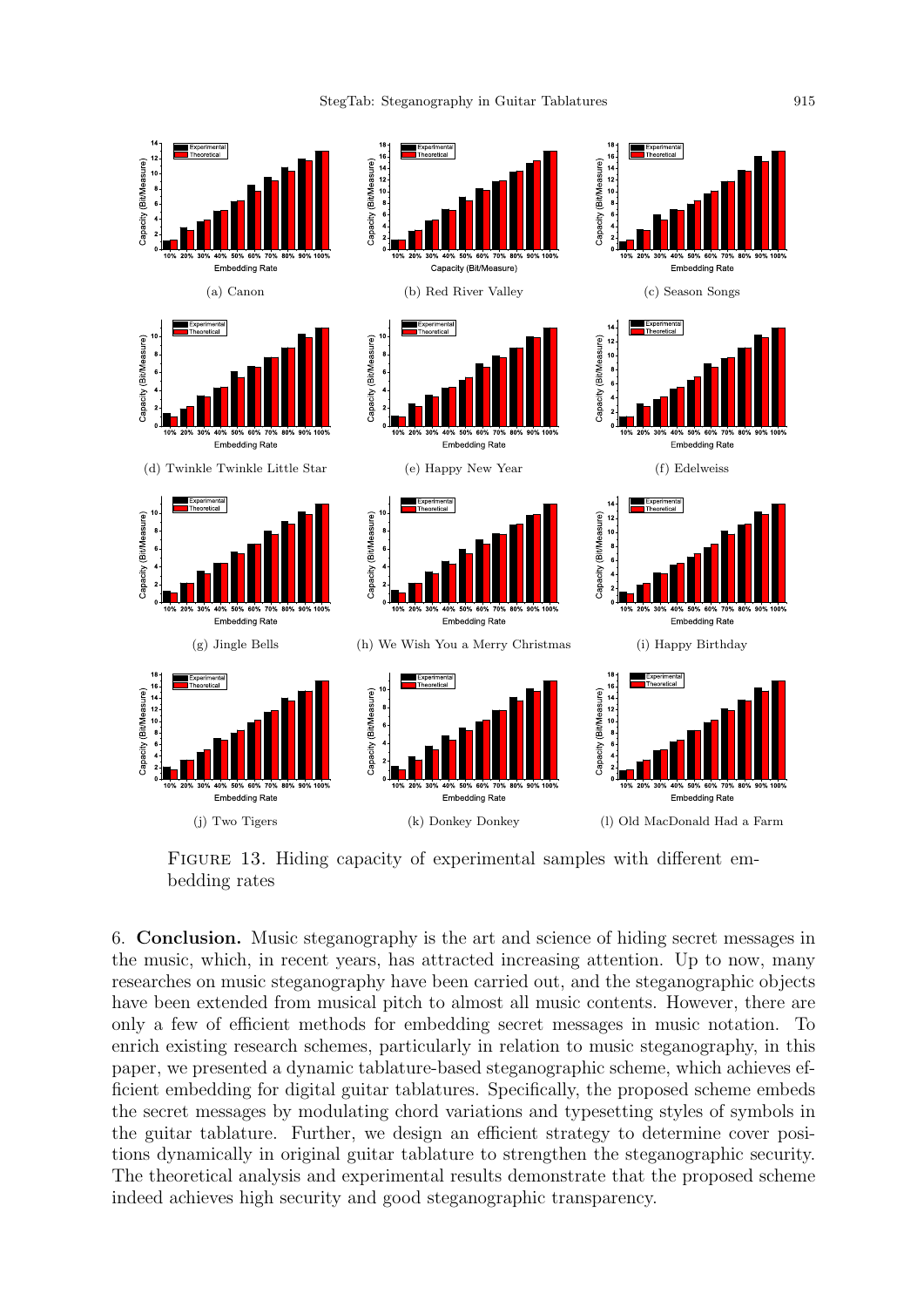Acknowledgment. This work was supported in part by National Natural Science Foundation of China under Grant Nos. U1536115 and U1405254, Natural Science Foundation of Fujian Province of China under Grant No. 2018J01093, Program for New Century Excellent Talents in Fujian Province University under Grant No. MJK2016-23, Program for Outstanding Youth Scientific and Technological Talents in Fujian Province University under Grant No. MJK2015-54, Promotion Program for Young and Middle-aged Teacher in Science & Technology Research of Huaqiao University under Grant No. ZQN-PY115, Program for Science & Technology Innovation Teams and Leading Talents of Huaqiao University under Grant No.2014KJTD13, and Opening Project of Shanghai Key Laboratory of Integrated Administration Technologies for Information Security under Grant No. AGK201710.

## **REFERENCES**

- [1] O. T. C. Chen and W. C. Wu, Highly robust, secure, and perceptual-quality echo hiding scheme, IEEE Transactions on Audio, Speech, and Language Processing, vol.16, no.3, pp.629–638, 2008.
- [2] X. Ing, W. Huang, M. Zhang, and L. Zhao, A topography structure used in audio steganography, in Proc. of the International Conference on Acoustics, Speech and Signal Processing (ICASSP), pp.2134–2138, 2016.
- [3] R. J. Mstafa, K. M. Elleithy, A novel video steganography algorithm in DCT domain based on hamming and BCH codes, in *Proc. of 2016 IEEE 37th Sarnoff Symposium*, pp.208–213, 2016.
- [4] S. A. Abbas, T. I. B. E. Arif, F. F. M. Ghaleb, and S.M. Khamis, Optimized video steganography using Cuckoo Search algorithm, in Proc. of 2015 IEEE Seventh International Conference on Intelligent Computing and Information Systems (ICICIS), pp.572–577, 2015.
- [5] F. Huang, X. Qu, H. J. Kim, and J. Huang, Reversible data hiding in JPEG images, IEEE Transactions on Circuits and Systems for Video Technology, vol.26, no.9, pp.1610–1621, 2016.
- [6] Z. Qian, X. Zhang, Reversible data hiding in encrypted images with distributed source encoding, IEEE Transactions on Circuits and Systems for Video Technology, vol.26, no.4, pp.636–646, 2016.
- [7] S. Weng, Y. Zhao, J. S. Pan, and R. Ni, Reversible watermarking based on invariability and adjustment on pixel pairs, *IEEE Signal Processing Letters*, vol.15, pp.721–724, 2008.
- [8] S. Weng, J. S. Pan, and L. Li, Reversible data hiding based on an adaptive pixel-embedding strategy and two-layer embedding, Information Sciences, vol.369, pp.144–159, 2016.
- [9] J. Qin, H. Tian, Y. Huang, J. Liu, Y. Chen, T. Wang, Y. Cai, and X. A. Wang, An efficient VoIP steganography based on random binary matrix, in Proc. of 2015 10th International Conference on P2P, Parallel, Grid, Cloud and Internet Computing (3PGCIC), pp.462–465, 2015.
- [10] S. Shi, Y. Qi, and Y. Huang, An approach to text steganography based on search in internet, in Proc. of International Computer Symposium (ICS), pp.227-232, 2016.
- [11] A. Anli and Z. Nakao, Three steganography algorithms for MIDI files, in Proc. of 2005 International Conference on Machine Learning and Cybernetics, vol.4, pp.2401–2404, 2005.
- [12] K. Yamamoto and M. Iwakiri, A standard MIDI file steganography based on fluctuation of duration, in Proc. of 2009 International Conference on Availability, Reliability and Security,pp.774–779, 2009.
- [13] K. Szczypiorski, StegIbiza: New method for information hiding in club music, in Proc. of 2016 2nd International Conference on Frontiers of Signal Processing (ICFSP), pp.20–24, 2016.
- [14] W. Mazurczyk, P. Szaga, and K. Szczypiorski, Using transcoding for hidden communication in IP telephony, Multimed. Multimedia Tools and Applications, vol.70, no.3, pp.2139–2165, 2014.
- [15] C. L. Wu, C. H. Liu, and C. K. Ting, A novel genetic algorithm considering measures and phrases for generating melody, in Proc. of 2014 IEEE Congress on Evolutionary Computation (CEC), pp.2101– 2107, 2014.
- [16] S. Sadie, The New Grove Dictionary of Music and Musicians (6th Edition), vol.13, pp.348–349, 1980.
- [17] Musical cryptogram. [Online]. Available: https://en.wikipedia.org/wiki/Musical cryptogram.
- [18] J.S. Bach and steganography. [Online]. Available: http://www.electrummagazine.com/2013/12/j-sbach-and-steganography/.
- [19] C. Halbreich, Ciphered creed, *Music and musicians*, vol.20, pp.18, 1972.
- [20] L. Hutchinson, Live musical steganography, Senior Theses, 2014. [Online]. Available: https://scholarcommons.sc.edu/senior\_theses/20.
- [21] F. A. P. Petitcolas, R. J. Anderson, and M. G. Kuhn, Information hiding-a survey, in Proc. of the IEEE, vol.87, no.7, pp.1062–1078, 1999.